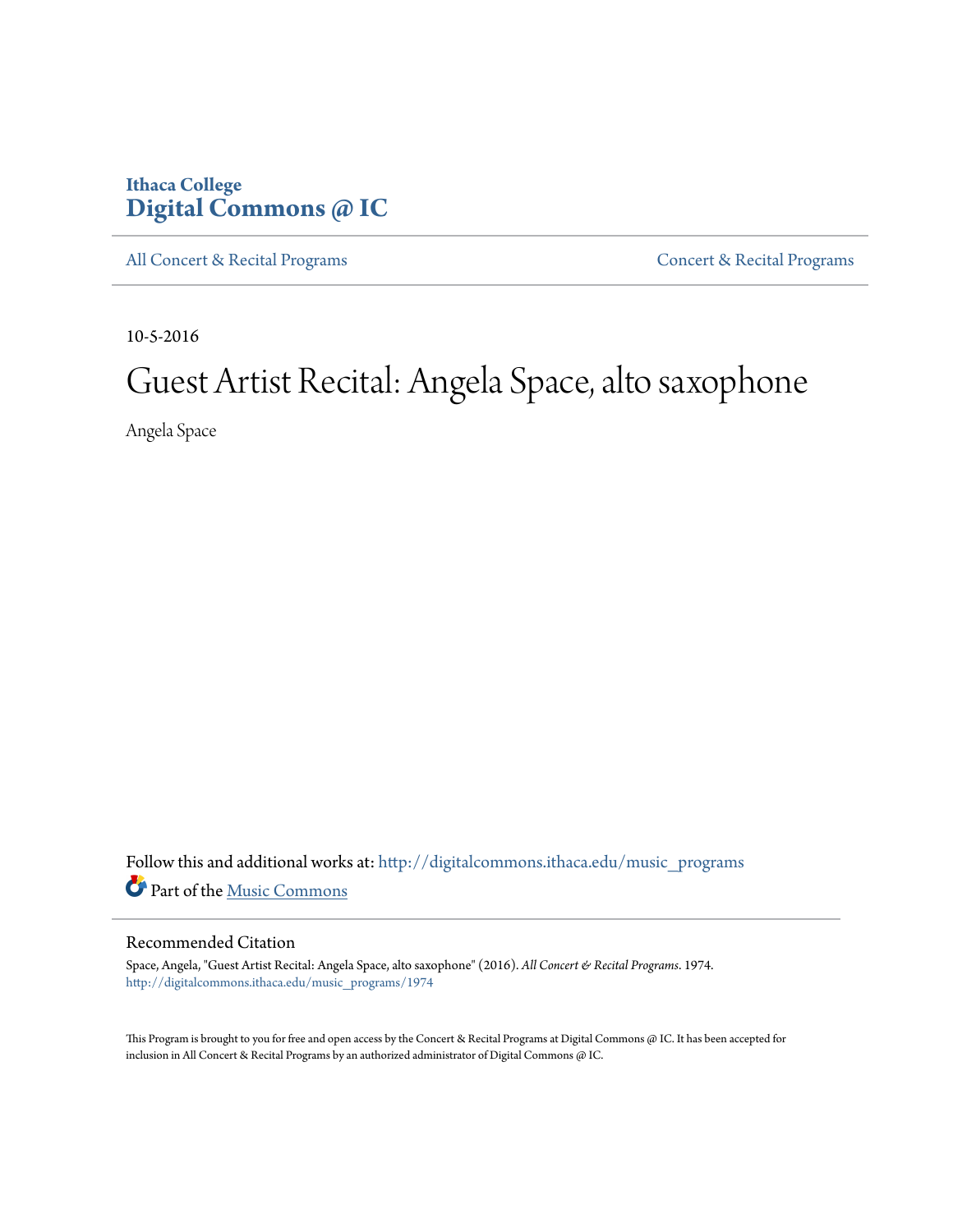# **Guest Artist Recital**

Angela Space, alto saxophone Nadine Shank, piano



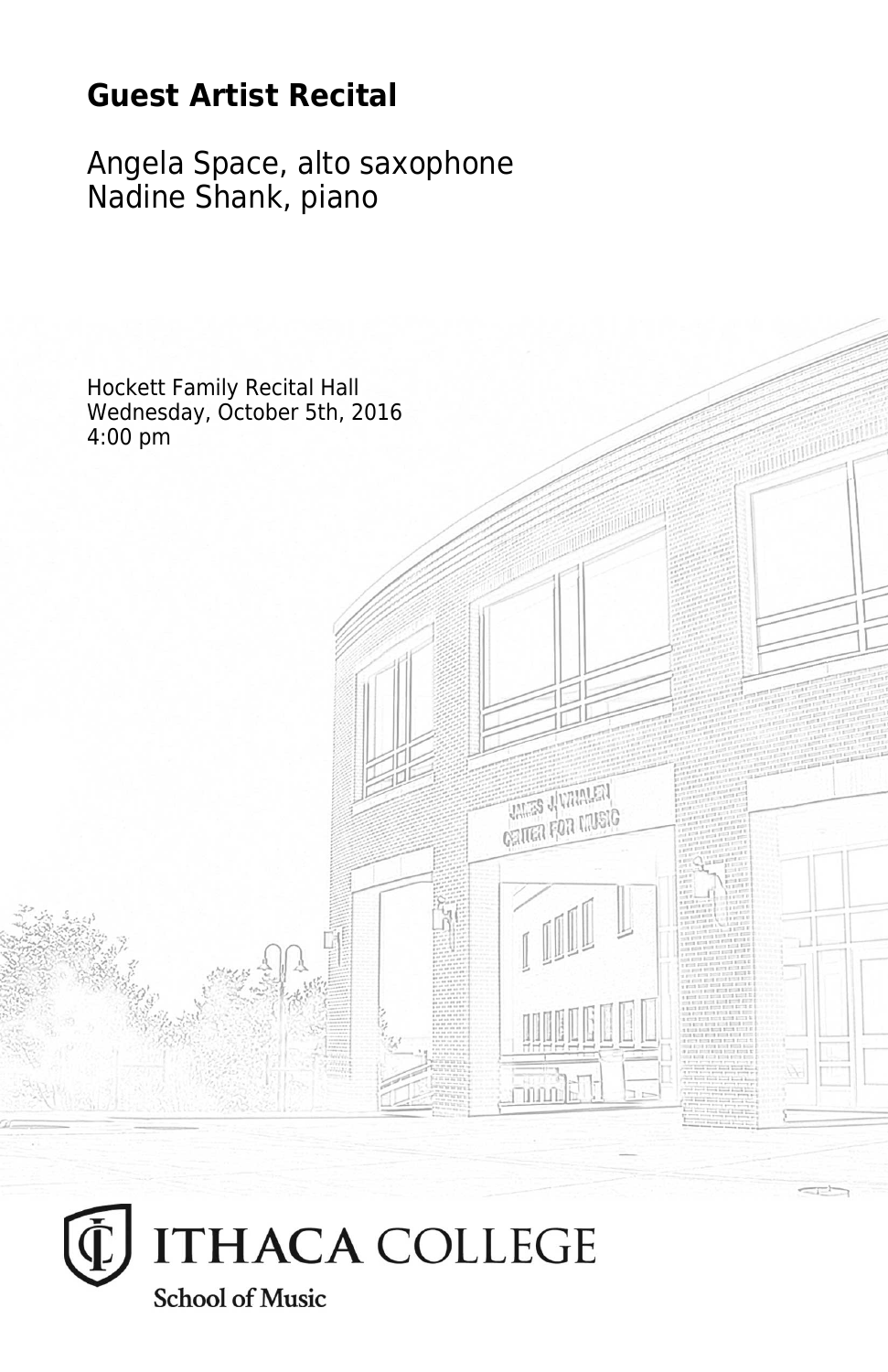### **Program**

A l'Espagnole (1962) Pierre Max Dubois

(1930-1995)

San Antonio (1997)<br>1. The Summons

- 
- 2. Line Dance
- 3. Couples' Dance

Flamenco (2013) **Christian Lauba** 

Evil Things (2016)

Brillance (1974) **Ida Gotkovsky** Ida Gotkovsky **Ida Gotkovsky** II. Desinvolte III. Dolcissimo IV. Final

(b. 1952)

Angela Space<br>(b. 1976)

 $(b. 1933)$ 

John Harbison<br>(b. 1938)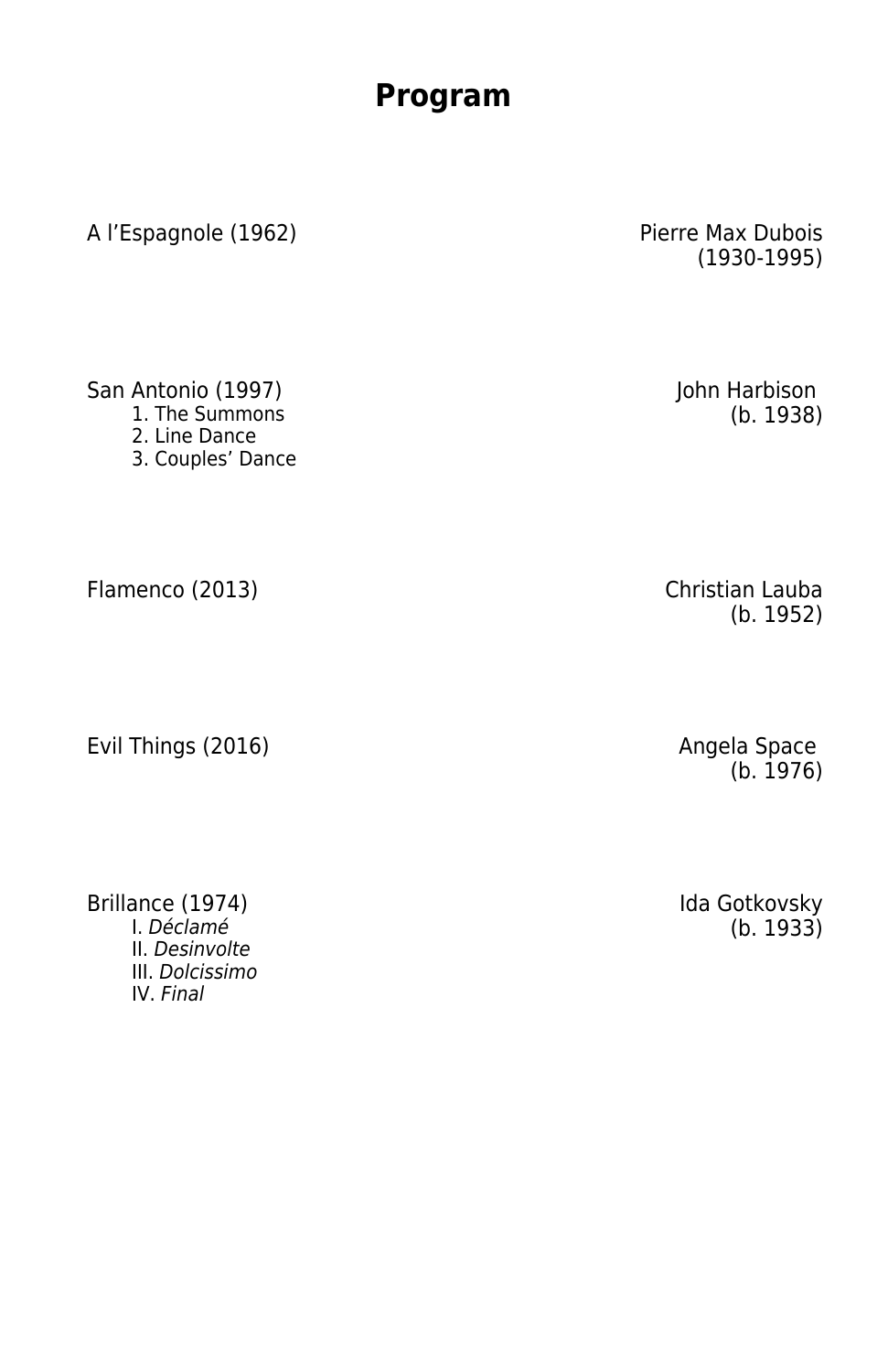**Angela Space** (www.angelaspace.com) is a saxophonist and composer. She currently teaches at the University of Southampton (UK). She has had a wide variety of performance experience including performances with the New World Symphony, Florida Philharmonic, the South Bend Symphony, The Temptations, Ensemble X, the Disneyland All American College Band, and her own three-piece punk band, Rainbow Reservoir. Her music has been played on BBC Radio 3 and 6 and she's performed at Wilderness Festival and the Truck Festival.

Dr. Space graduated from the University of Massachusetts, Amherst with a dual degree in music education and saxophone performance studying with saxophonist Lynn Klock and composer Sal Macchia. She earned a Master of Music from Ithaca College where she was teaching assistant to Steven Mauk, and a Doctor of Musical Arts from the University of Miami studying with Gary Keller and serving as an adjunct saxophone faculty. She has performed on multiple saxophone congresses and conferences as both a soloist and member of the Pioneer Saxophone Quartet and was a finalist at the North American Saxophone Alliance Classical Competition.

She has served on the faculties of Florida International University, Indiana University South Bend, and the State University of New York at Oswego where she directed the concert band. In 2009 she moved from Oswego to the UK where she still lives. Currently she is writing songs, composing music for electric guitar and saxophone, and finishing up the first in a series of saxophone method book series.

Pianist **Nadine Shank** made her concert debut at age 15, performing the Prokofiev Piano Concerto No. 1 with the World Youth Orchestra of Interlochen, as winner of their prestigious concerto competition. She was an award winner in the MTNA, Mason and Hamlin, and National Federation of Music Clubs competitions. Ms. Shank earned degrees at the Oberlin Conservatory, receiving the Rudolph Serkin Piano Award and the Pi Kappa Lambda Piano Prize, and at Indiana University (Bloomington) where she performed with the University Philharmonic as winner of their Concerto Competition. Her teachers have included Menahem Pressler, Karen Shaw, Sanford Margolis and John Wustman.

Nadine Shank has performed at such prestigious venues as the Phillips Collection, Washington, D.C.; Jordan Hall and the Tsang Performance Center, Boston, Weill Recital Hall, Merkin Hall, and the 92nd Street Y, New York City; the Cleveland Orchestra's Blossom